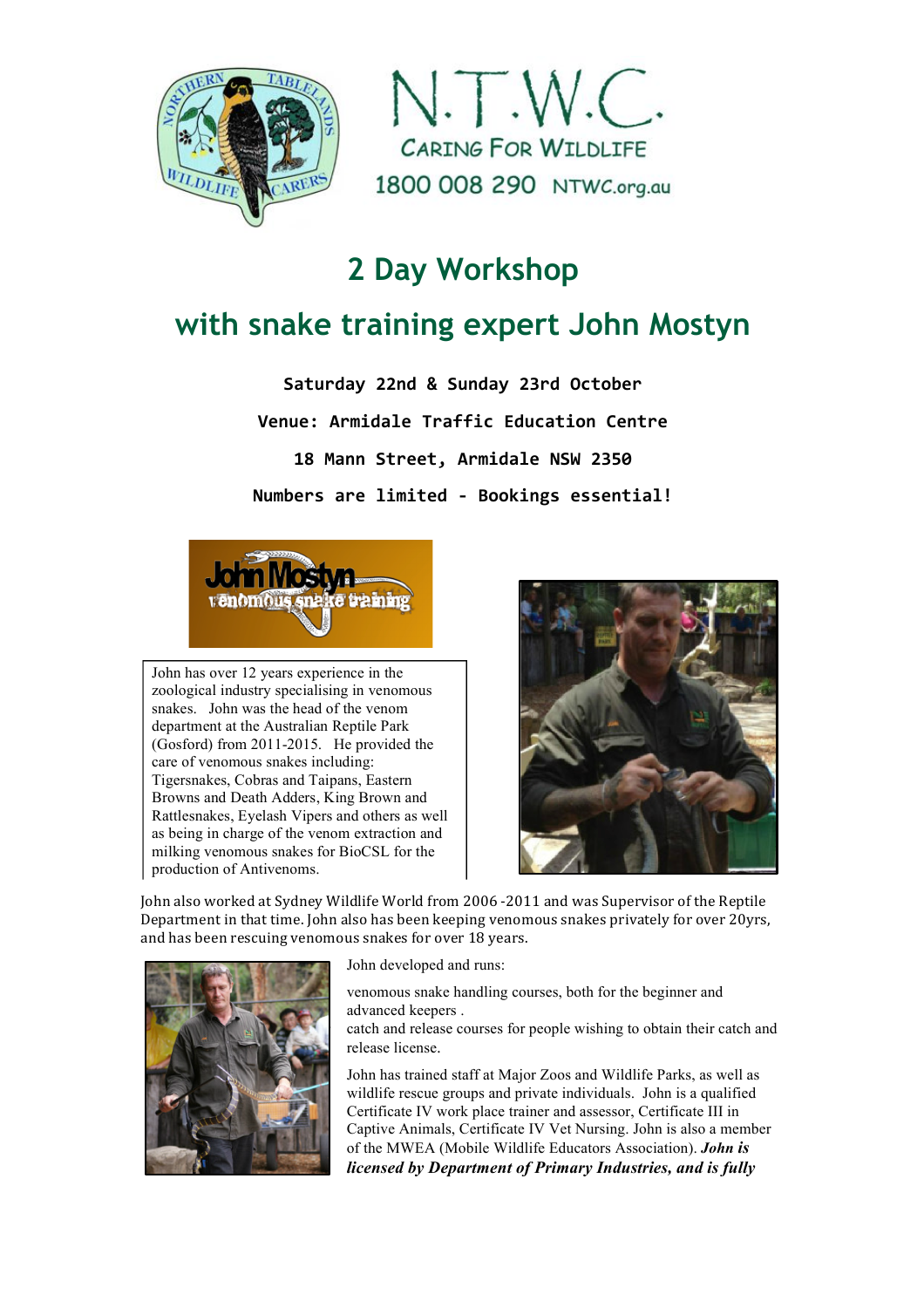# RSVP and enquiries

# Snake handling, rescue, rehabilitation and release

*insured.*

#### **Diane Hansford**

#### **Phone:** 0408 256 643

**Email:** mailto:secretary@ntwc.org.au

| <b>Earlybird:</b> (received by | <b>Regular</b> (received after |
|--------------------------------|--------------------------------|
| 30/09/16                       | 30/09/16                       |
| NTWC members \$50              | NTWC members \$80              |
| Members from other wildlife    | Members from other wildlife    |
| groups \$70                    | groups \$90                    |
| Non-members \$150              | Non-members \$170              |

Costs include light lunch, morning and afternoon tea.

### **Wildlife Group/Organisation**

(If a NTWC Member – please note your membership number \_\_\_\_\_\_\_)

\_\_\_\_\_\_\_\_\_\_\_\_\_\_\_\_\_\_\_\_\_\_\_\_\_\_\_\_\_\_\_\_\_\_\_\_\_\_\_\_\_\_\_\_\_\_\_\_\_\_\_\_\_\_\_\_\_\_\_\_\_

\_\_\_\_\_\_\_\_\_\_\_\_\_\_\_\_\_\_\_\_\_\_\_\_\_\_\_\_\_\_\_\_\_\_\_\_\_\_\_\_\_\_\_\_\_\_\_\_\_\_\_\_\_\_\_\_\_\_\_\_\_

\_\_\_\_\_\_\_\_\_\_\_\_\_\_\_\_\_\_\_\_\_\_\_\_\_\_\_\_\_\_\_\_\_\_\_\_\_\_\_\_\_\_\_\_\_\_\_\_\_\_\_\_\_\_\_\_\_\_\_\_\_

\_\_\_\_\_\_\_\_\_\_\_\_\_\_\_\_\_\_\_\_\_\_\_\_\_\_\_\_\_\_\_\_\_\_\_\_\_\_\_\_\_\_\_\_\_\_\_\_\_\_\_\_\_\_\_\_\_\_\_\_\_

\_\_\_\_\_\_\_\_\_\_\_\_\_\_\_\_\_\_\_\_\_\_\_\_\_\_\_\_\_\_\_\_\_\_\_\_\_\_\_\_\_\_\_\_\_\_\_\_\_\_\_\_\_\_\_\_\_\_\_\_\_

\_\_\_\_\_\_\_\_\_\_\_\_\_\_\_\_\_\_\_\_\_\_\_\_\_\_\_\_\_\_\_\_\_\_\_\_\_\_\_\_\_\_\_\_\_\_\_\_\_\_\_\_\_\_\_\_\_\_\_\_\_

**Address**\_\_\_\_\_\_\_\_\_\_\_\_\_\_\_\_\_\_\_\_\_\_\_\_\_\_\_\_\_\_\_\_\_\_\_\_\_\_\_\_\_\_\_\_\_\_\_\_\_\_\_\_\_

**If a group, please list participants attending**

### **Your contact phone number:**

**Your email:**

NTWC P.O. Box 550 Armidale N.S.W. 2350 Licence No: MWL000100242